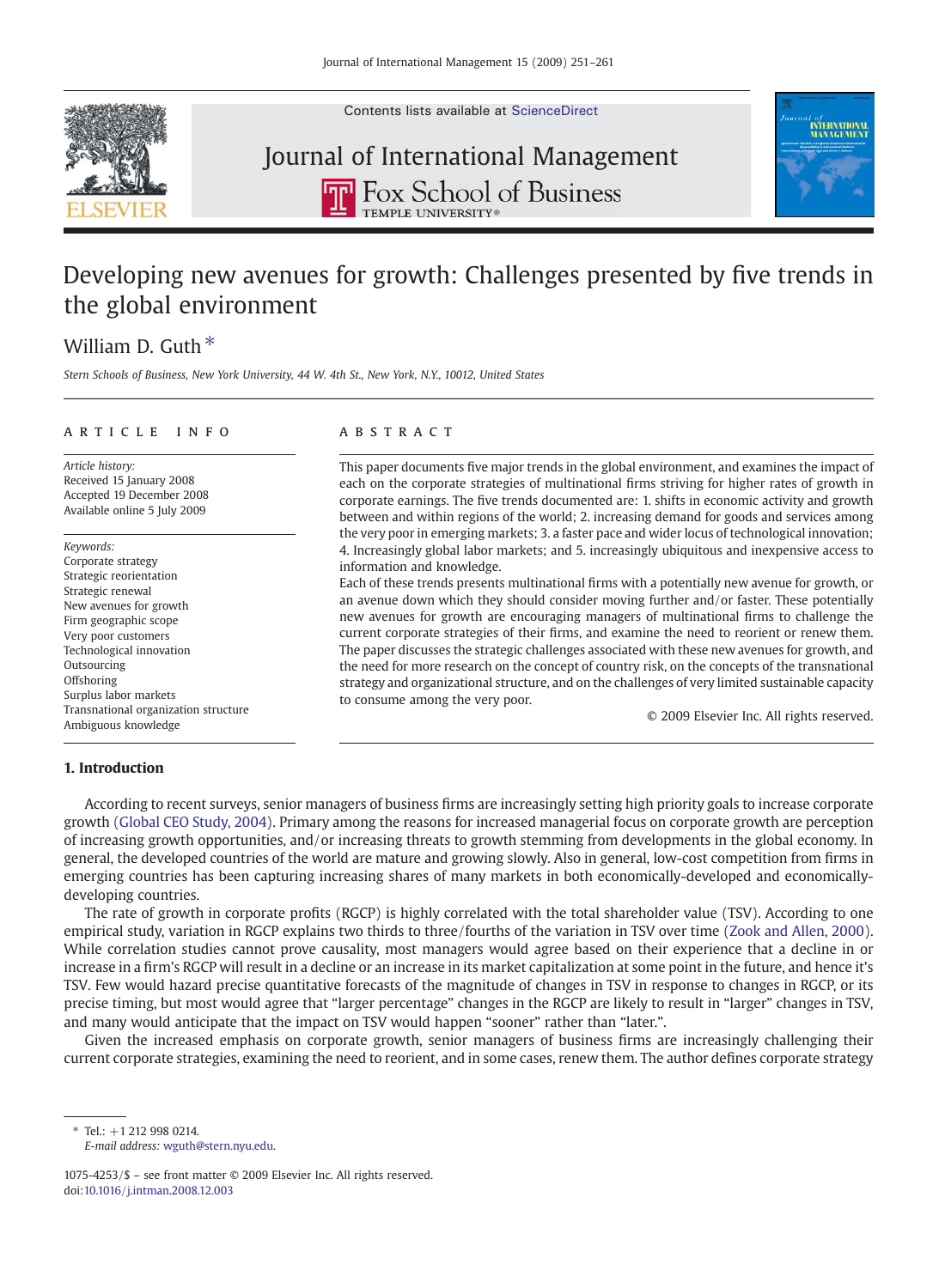as consisting of three major elements: 1) the current product/market/geographical scope and shape of the firm, 2) the competitive models currently being implemented in each business in which the firm has invested, and 3) the dynamic capabilities of the firm to create and implement new more competitive business models for existing businesses, for new businesses, and for new geographic areas. Many managers believe that the current corporate strategies of their firms do not take full advantage of the opportunities for growth, and/or have not adequately decreased the threat of decline in RGCP due to recent developments and trends in the global environment.

#### 1.1. Research on international strategies for growth

Research on international strategy has historically focused on how expanding internationally may make it possible for firms to increase their profitability in ways not available to firms that continue to operate only within their domestic borders. Firms that expand internationally are able to:

- 1) leverage products and other valuable resources across national borders,
- 2) realize location economies by dispersing value creating activities to locations where they can be performed more economically, and
- 3) realize greater economies of scale and experience curve effects by coordinating value creating activities across national borders, or by concentrating them in only one or a few of the country locations in which they operate.

Firms that expand internationally are able to increase their profits in these ways, however, only within the constraints of competitive and political needs to customize their product offerings, their marketing strategies, and their investment profiles to differing country conditions ([Hill, 2006](#page--1-0)).

Recent research in international strategy has emphasized three major strategy formulation tasks:

- 1) determining where to expand internationally,
- 2) determining strategic modes of entry into the markets of individual countries, and
- 3) determining the type of international strategy and structure best suited to varying levels of competitive pressures for cost reductions and for responsiveness to differing country conditions.

#### 1.1.1. Determining where to expand internationally

Systematic approaches to determining where to expand internationally developed and described in the literature typically start with a rating of countries on a variety of dimensions deemed important to each company's market entry objectives such as market size, and market growth. In addition to attractive country dimensions, potentially negative or "risky" dimensions of each country such as political risk, cultural distance, geographic distance, economic environment stability, foreign exchange volatility, and regulatory environment are then ranked ([Johansson, 2000\)](#page--1-0). Most approaches then proceed to develop a measure of "expected return" and a measure of "country risk" making it possible to view each country being considered in terms of its comparative risk and potential return. Some authors suggest weighting the various potential risk-return factors on which each country studied was rated to arrive ultimately at a single number reflecting each country's weighted ranking compared to the others studied [\(Saaty, 1980](#page--1-0)).

#### 1.1.2. Determining strategic mode of entry into a foreign market

A company deciding to enter a foreign market can choose from among several different modes of entry. These different modes of entry can be classified into two broad categories: wholly owned modes of entry, including acquisitions, and "greenfield" investments, and cooperative modes of entry, including equity joint ventures, nonequity alliances, and a variety of contracts. Each mode of entry involves different levels of control over foreign operations, and potential returns from foreign operations. Each also involves different levels of investment, risk and attractiveness to foreign governments.

Research on choice of entry modes has heavily emphasized ownership and internalization advantages of wholly owned modes of entry. Retention of ownership of the tangible and/or intangible assets developed in the firm's home or third-country markets when entering a foreign market makes a high degree of control over those assets possible. Cooperative modes of entry inevitably involve some sharing of control of the assets the firm is attempting to leverage into growth and profit in the foreign market. A firm's loss of full control of the assets being leveraged into foreign markets cannot, according to transaction cost theory, be appropriately compensated for because of imperfections in intermediate-product markets such as knowledge and expertise embedded in patents and in marketing and production activities. Property rights on the knowledge embedded in R&D-intensive products, and in well developed marketing and production processes cannot easily be defined and enforced through contracts between the internationally expanding company and third parties. Hence, according to transaction cost theory, the best way for a firm to fully appropriate the value of such intangible assets is to internalize within the boundaries of the firm the process of leveraging them into growth and profitability in foreign markets [\(Agarwal and Ramaswami, 1992](#page--1-0)).

Full ownership and internalization of entry into a foreign market involves the greatest amount of investment and associated investment risk among the alternative entry modes. In addition, the governments of a significant number of countries forbid or severely restrict foreign firm investment without significant participation of the government or local business. Thus, while it may be a firm's preferred mode of entry, it may not be available as an option in some countries otherwise attractive for foreign entry.